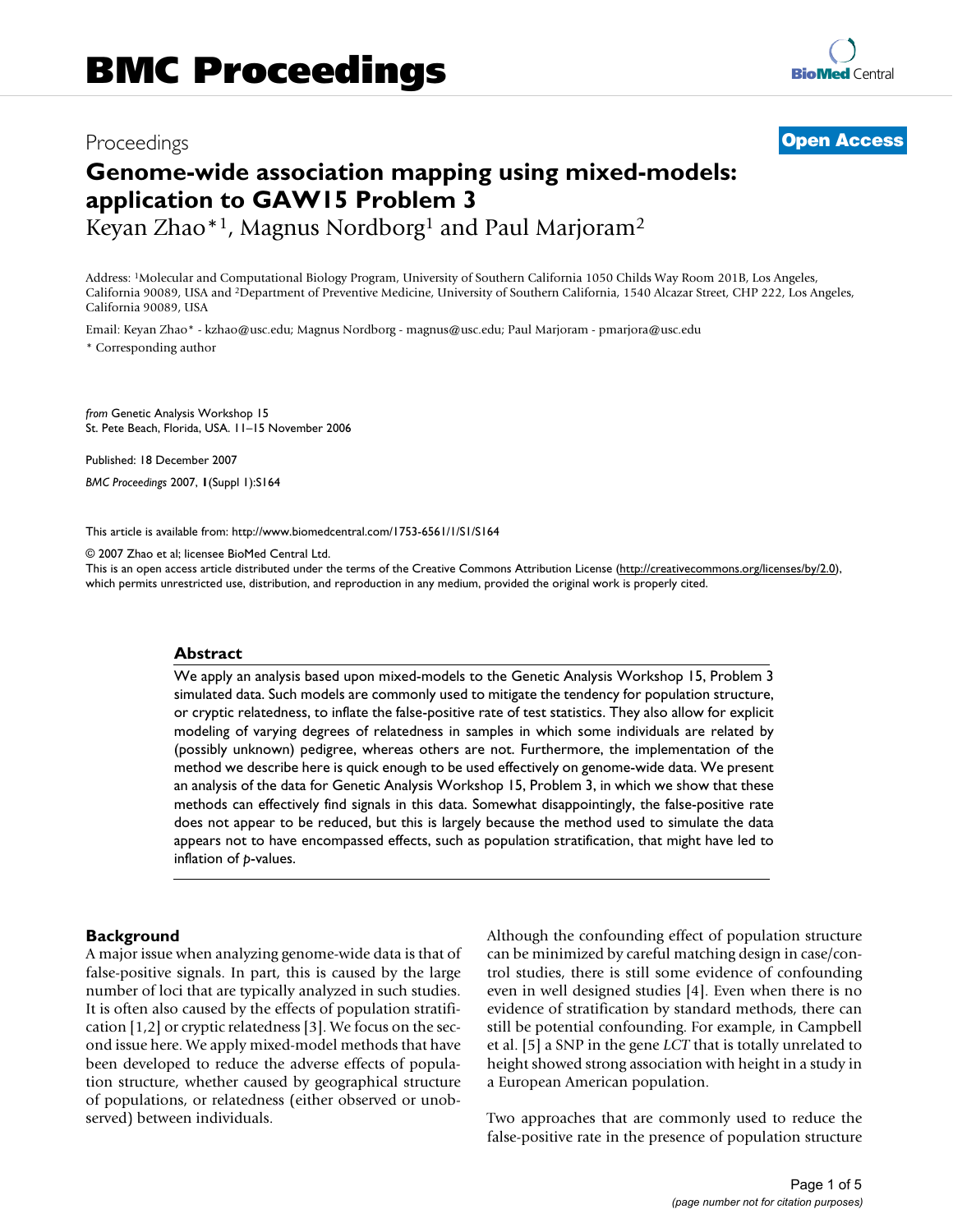are genomic control [3] and structured association [6]. In other work we have shown that these do not deal with the problem in a satisfactory way [7,8], so we focus on a more recent approach: mixed models. This method has traditionally been applied in contexts such as cattle-breeding, in which extended pedigrees are known, or for a combined analysis of linkage and linkage-disequilibrium data, e.g., Meuwissen and colleagues [9-11]. More recently, Yu et al. [12] introduced a mixed-model approach suitable for application in a genome-wide context, in which relatedness was estimated via genome-wide marker data. In a recent paper, we extended this approach and applied it to data for *Arabidopsis thaliana* in which correlation between phenotypic distribution and population structure is high, and saw that the mixed-model approach greatly reduced the effects of population structure on false-positive rates [8].

The novelty in this paper is two-fold. First, we apply the method in a situation where the number of markers is much greater than in existing applications. Second, we apply the method in a context in which the degree of relatedness is known for some pairs of individuals (e.g., the affected sib-pairs) and unknown for others (e.g., pairs involving control individuals).

#### **Methods**

We use a generalized linear mixed-model, which is an extension of Yu et al. [12]. We write

$$
\eta = X\alpha + Z\upsilon + e,
$$

where  $\eta$  is the vector of linear predictors, which is related to the binary phenotype, affection status, through the inverse link function;  $\alpha$  is a vector of fixed effects, corresponding to the SNP effects we are testing;  $v$  is a vector of random effects reflecting the polygenic background; and *X*, *Z* are known incidence matrices relating the observations to fixed and random effects, respectively.

The mean and the variance of the model are assumed to be:

$$
E[\eta] = X\alpha,
$$
  
 
$$
Var\left[\begin{array}{c}U\\e\end{array}\right] = \left[\begin{array}{cc}K\sigma_g^2 & 0\\0 & I\sigma_e^2\end{array}\right],
$$

where K is the relationship matrix reflecting the genetic background correlations between individuals. (This is the term that reflects known or unknown relatedness information.) Using  $y$  to denote phenotype, the inverse link function for the probability of an individual being affected is the logit function:

$$
P[\gamma] = \frac{e^{\eta}}{1 + e^{\eta}}.
$$

We vary the way in which *K* is calculated in the model. First, because pedigree information is available, and controls are taken from different families and are assumed to be unrelated, we can use the known kinship to calculate *K* directly from the pedigree information. Second, in order to investigate how accurately kinship can be estimated when pedigree information is unknown, we can estimate the relative kinship [13] from genome-wide SNPs. For the purpose of comparison we also present results from a standard logistic linear regression analysis. We obtain this by removing the random effect term *Z*<sup>υ</sup> in Eq. (1).

#### **Results**

A combined SNP data set with both of the 1500 ASP families and the 2000 unrelated control subjects is analyzed for each replicate. Because methods such as ours are widely used on SNP data, we analyze the SNP data only (9187 SNPs). Due to computational constraints, we only test the mixed model with estimated kinship (below) using a random subset of 50 ASP families and 200 controls. The Matvec package [14] was used in the analysis of combined data sets. The R package [15] and the glmmPQL library was used for generalized linear mixed models with estimated kinship. For the purposes of illustration, we focus on results for Replicate 1. We then present results across all 100 replicates in order to assess power.

In Figure 1 we show the results for both simple logistic regression and mixed-model analysis on chromosomes 6 and 11, respectively. In each case, the phenotype is RA (rheumatoid arthritis) affection status. We used the SNP genotypes only. The former does not explicitly allow for the relatedness between individuals, whereas the latter does. However, we see that for this data both analyses find strong signals in the correct locations. Indeed, the results of the two methods are extremely similar, due to the lack of population structure in the simulated data. Note that analysis of all regions other than chromosomes 6 (Loci C and D), 11 (Locus F), and 18 (Locus E) found no signal (results not shown.) The horizontal line corresponds to a *p*-value of  $1 \times 10^{-4}$ , chosen because an examination of chromosomes with no functional loci rarely contained *p*values below this number (see discussion of significance below). The results from models using estimated kinship give the same pattern.

These plots suggest that cryptic relatedness is not a problem for these data. To further examine this, in Figure 2, we look at the cumulative distribution function [cdf] of *p*-values across all null SNPs (i.e., SNPs on all chromosomes with no functional loci), for Replicate 1. This is similar to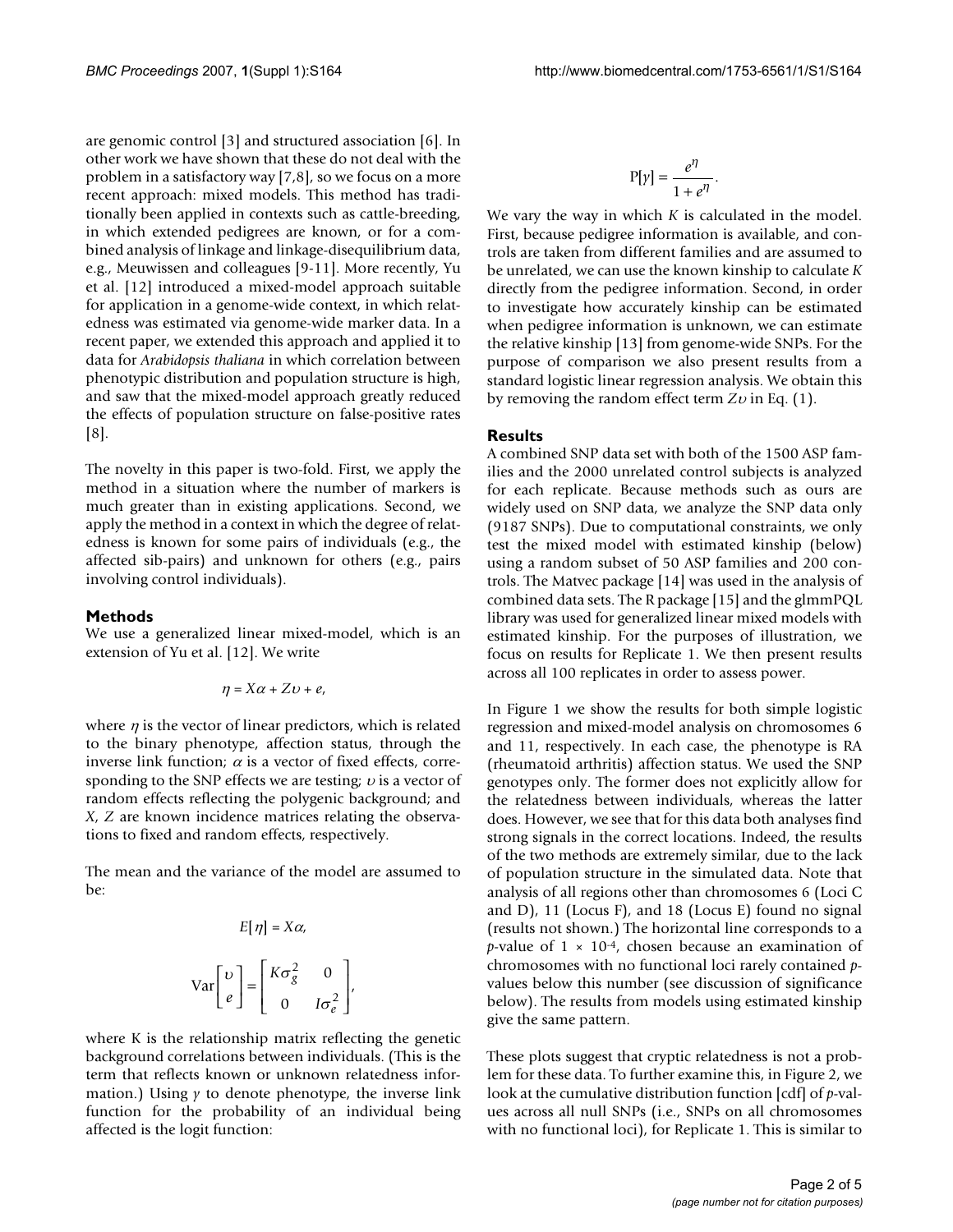

**Analysis of Replicate 1 from logistic regression and mixed-model analysis for chromosome 6 and chromosome 11**. The red lines denote the positions of the functional Loci C, D, and F, respectively. The horizontal dashed line corresponds to a *p*-value of 10-4.

the idea in Papanicolaou et al. [16]. Compared to situations in which phenotype and genome-wide genotype are heavily correlated, where the cdf lies above the diagonal (e.g., Zhao et al. [8]), here the *p*-values are distributed close to the expected way. In fact they lie slightly below the diagonal, indicating under-dispersion. Rather than correcting the under-dispersion of the *p*-values, the mixedmodel seems to exaggerate that tendency.



Figure 2

**Cumulative distribution function [cdf] of** *p***-value distribution across all loci for Replicate 1**. The black line shows the distribution under a logistic regression analysis. The red line shows those resulting from the mixed-model analysis. The dashed line shows the ideal, theoretical null distribution.

All replicates show the same pattern for the *p*-value distributions. Positive correlation between loci (i.e., linkage disequilibrium) can lead to under- or over-dispersion of *p*-values. We tested this possibility by thinning the data by choosing 1/10 of the SNPs. Now, the SNPs are no longer correlated (more than 95% of *r*2 values between neighboring SNPs are less than 0.02). The dispersion pattern remains the same. Thus, correlation between loci is not the cause. The apparent tendency of a mixed-model analysis to exaggerate the under-dispersion has, to our knowledge, not been documented previously, and deserves further investigation to discover whether it is a consequence of the particular simulation scheme used for this data. Nonetheless, it is reassuring that signals are found on Loci C, D, E, and F despite this. Indeed, while mixed models are known to help when cryptic relatedness is present, our results indicate that they do not hurt a great deal when it is not.

To examine overall power, we analyzed all 100 replicates for the cases discussed above. We find that our method consistently finds the functional Loci C, D, E, and F in these regions. A formal power study would require a less heuristic method of assessing significance than an arbitrary (albeit supported by empirical results) definition of  $p < 10^{-4}$ . One scheme is to proceed via a permutationbased test in which replicate data sets are created, their phenotypes permuted, and the distribution of smallest *p*value is observed. Computational requirements prohibit the use of such a scheme here. In any case, the use of large numbers of genome-wide SNPs to get the null distribution and then derive an empirical *p*-value cut-off (10-4 above), is probably sufficient. All 100 replicates have *p*-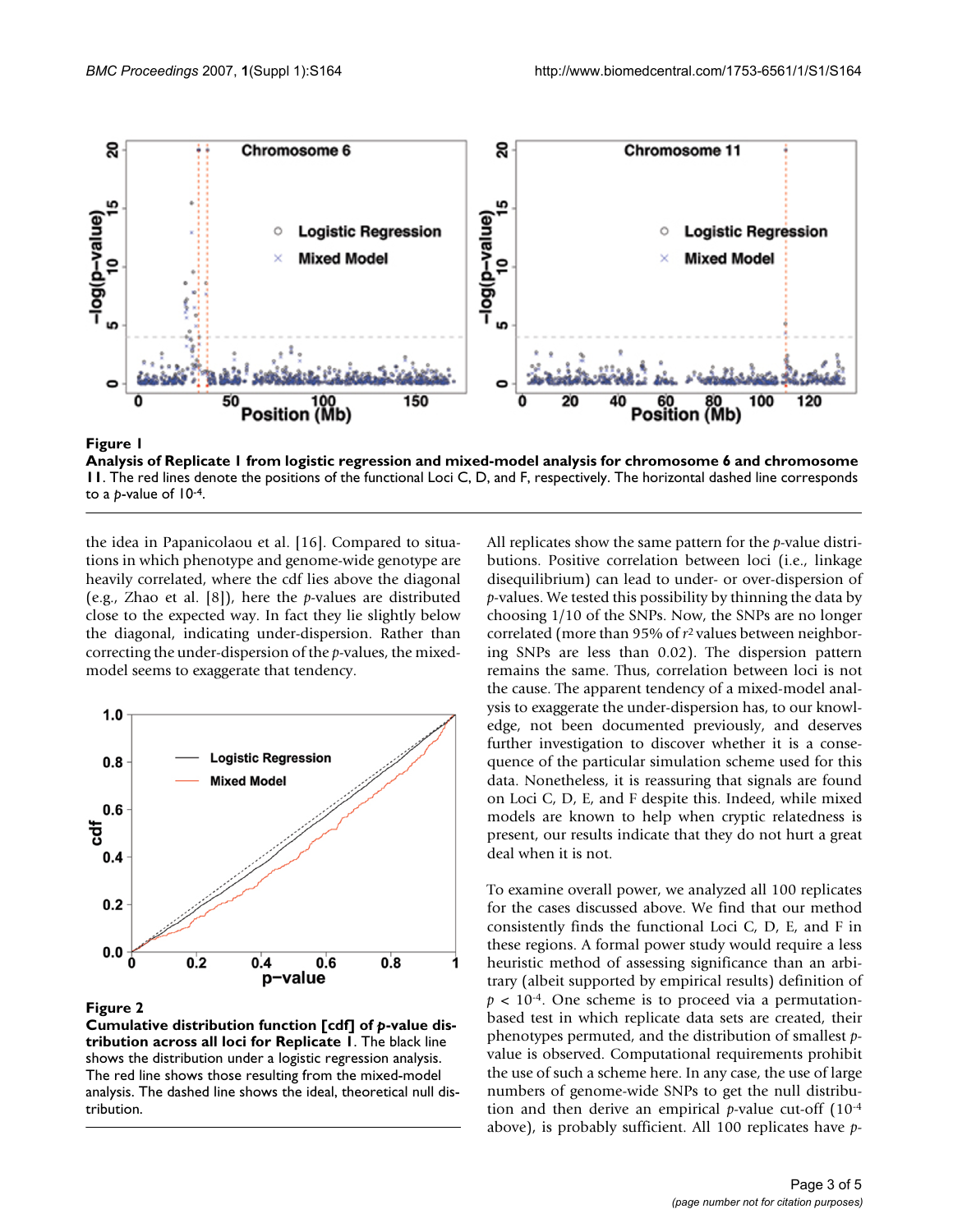value less than 10-4 at the SNP nearest to the functional Loci C, D, E, and F for the mixed-model analysis.

Finally, we assess the accuracy with which kinship is estimated using a pool of genome-wide markers. We find that results are good for the GAW15 simulated data. For kinship values within families that are supposed to be 0.25, estimates vary from 0.2 to 0.35. For values supposed to be 0, estimates vary from 0 to 0.05. Unfortunately, the simulated scheme appears not to have included any ancestry relationships between control individuals, or across case families. In reality, all individuals are related to some degree, although the significance of that relatedness will vary with individuals and with the analysis being performed. While our results show that kinship can be estimated in this study, a more comprehensive exploration of this issue, involving data with a more complex relatedness structure, would be of some interest.

# **Discussion**

These results show that a mixed-model scheme can be used successfully to analyze genome-wide SNP data. Unfortunately, the simulation scheme used for GAW15 has resulted in data with a range of relatedness that is not particularly rich. Thus, the data does not provide an ideal environment for assessing the performance of our method. This caveat is further strengthened by the fact that relatively simple methods, such as the logistic regression analysis we show here, also find the functional loci in the regions we have considered. Thus, while there is a growing body of evidence that mixed models provide an effective way of mitigating the negative effects of genomewide correlation between genotypes (induced by factors such as population structure), the data here does not provide an ideal test for the method. In particular, the population of controls have been simulated in a way that results in little relatedness between them.

An obvious extension for future work is the detection of interactions. While there are a variety of problems associated with such analyses (see Marchini et al. [17]), the inclusion of interaction terms should be feasible within our framework. While the number of possible interactions is likely to be prohibitive for modern SNP chip data, a scheme in which only a small set are included in the model at any given moment, and in which we then explore the space of such models using a Markov-chain Monte Carlo scheme, should be feasible.

# **Conclusion**

We explored the feasibility of genome-wide association studies for binary traits using mixed models. In the simulated data we found no confounding due to population structure. Mixed models are flexible enough to be used in a context in which some individuals are related through known pedigree and others are not. While the results here provide an imperfect example of such an implementation, they provide cause for optimism in future studies.

# **Abbreviations**

ASP: affected sib pair

GAW: Genetic Analysis Workshop

SNP: single-nucleotide polymorphism

# **Competing interests**

The author(s) declare that they have no competing interests.

### **Acknowledgements**

We thank Juan Pablo Lewinger for helpful discussions. The work in this paper was funded by NIH grants GM069890 and HG002790.

This article has been published as part of *BMC Proceedings* Volume 1 Supplement 1, 2007: Genetic Analysis Workshop 15: Gene Expression Analysis and Approaches to Detecting Multiple Functional Loci. The full contents of the supplement are available online at [http://www.biomedcentral.com/](http://www.biomedcentral.com/1753-6561/1?issue=S1) [1753-6561/1?issue=S1.](http://www.biomedcentral.com/1753-6561/1?issue=S1)

#### **References**

- 1. Lander ES, Schork NJ: **[Genetic dissection of complex traits.](http://www.ncbi.nlm.nih.gov/entrez/query.fcgi?cmd=Retrieve&db=PubMed&dopt=Abstract&list_uids=8091226)** *Science* 1994, **265:**2037-2048.
- 2. Marchini J, Cardon L, Phillips M, Donnelly P: **[The effects of human](http://www.ncbi.nlm.nih.gov/entrez/query.fcgi?cmd=Retrieve&db=PubMed&dopt=Abstract&list_uids=15052271) [population structure on large genetic association studies.](http://www.ncbi.nlm.nih.gov/entrez/query.fcgi?cmd=Retrieve&db=PubMed&dopt=Abstract&list_uids=15052271)** *Nat Genet* 2004, **36:**512-517.
- 3. Devlin B, Roeder K: **[Genomic control for association studies.](http://www.ncbi.nlm.nih.gov/entrez/query.fcgi?cmd=Retrieve&db=PubMed&dopt=Abstract&list_uids=11315092)** *Biometrics* 1999, **55:**997-1004.
- Sladek R, Rocheleau G, Rung J, Dina C, Shen L, Serre D, Boutin P, Vincent D, Belisle A, Hadjadj S, Balkau B, Heude B, Charpentier G, Hudson TJ, Montpetit A, Pshezhetsky AV, Prentki M, Posner BI, Balding DJ, Meyre D, Polychronakos C, Froguel P: **[A genome-wide associ](http://www.ncbi.nlm.nih.gov/entrez/query.fcgi?cmd=Retrieve&db=PubMed&dopt=Abstract&list_uids=17293876)[ation study identifies novel risk loci for type 2 diabetes.](http://www.ncbi.nlm.nih.gov/entrez/query.fcgi?cmd=Retrieve&db=PubMed&dopt=Abstract&list_uids=17293876)** *Nature* 2007, **445:**881-885.
- 5. Campbell CD, Ogburn EL, Lunetta KL, Lyon HN, Freedman ML, Groop LC, Altshuler D, Ardlie KG, Hirschhorn JN: **[Demonstrating](http://www.ncbi.nlm.nih.gov/entrez/query.fcgi?cmd=Retrieve&db=PubMed&dopt=Abstract&list_uids=16041375) [stratification in a European American population.](http://www.ncbi.nlm.nih.gov/entrez/query.fcgi?cmd=Retrieve&db=PubMed&dopt=Abstract&list_uids=16041375)** *Nat Genet* 2005, **37:**868-872.
- 6. Pritchard JK, Stephens M, Rosenberg NA, Donnelly P: **[Association](http://www.ncbi.nlm.nih.gov/entrez/query.fcgi?cmd=Retrieve&db=PubMed&dopt=Abstract&list_uids=10827107) [mapping in structured populations.](http://www.ncbi.nlm.nih.gov/entrez/query.fcgi?cmd=Retrieve&db=PubMed&dopt=Abstract&list_uids=10827107)** *Am J Hum Genet* 2000, **67:**170-181.
- 7. Aranzana MJ, Kim S, Zhao K, Bakker E, Horton M, Jakob K, Lister C, Molitor J, Shindo C, Tang C, Toomajian C, Traw B, Zheng H, Bergelson J, Dean C, Marjoram P, Nordborg M: Genome-wide associa**tion mapping in** *Arabidopsis* **[identifies previously known](http://www.ncbi.nlm.nih.gov/entrez/query.fcgi?cmd=Retrieve&db=PubMed&dopt=Abstract&list_uids=16292355) [flowering time and pathogen resistance genes.](http://www.ncbi.nlm.nih.gov/entrez/query.fcgi?cmd=Retrieve&db=PubMed&dopt=Abstract&list_uids=16292355)** *PLoS Genet* 2005, **1:**e60.
- 8. Zhao K, Aranzana MJ, Kim S, Lister C, Shindo C, Tang C, Toomajian C, Zheng H, Dean C, Marjoram P, Nordborg M: **An** *Arabidopsis* **[example of association mapping in structured samples.](http://www.ncbi.nlm.nih.gov/entrez/query.fcgi?cmd=Retrieve&db=PubMed&dopt=Abstract&list_uids=17238287)** *PLoS Genet* 2007, **3:**e4.
- 9. Meuwissen THE, Goddard ME: **[Prediction of identity by descent](http://www.ncbi.nlm.nih.gov/entrez/query.fcgi?cmd=Retrieve&db=PubMed&dopt=Abstract&list_uids=11742632) [probabilities from marker haplotypes.](http://www.ncbi.nlm.nih.gov/entrez/query.fcgi?cmd=Retrieve&db=PubMed&dopt=Abstract&list_uids=11742632)** *Genet Sel Evol* 2001, **33:**605-634.
- 10. Meuwissen THE, Karlsen A, Lien S, Olsaker I, Goddard ME: **[Fine](http://www.ncbi.nlm.nih.gov/entrez/query.fcgi?cmd=Retrieve&db=PubMed&dopt=Abstract&list_uids=12019251) [mapping of quantitative trait locus for twinning rate using](http://www.ncbi.nlm.nih.gov/entrez/query.fcgi?cmd=Retrieve&db=PubMed&dopt=Abstract&list_uids=12019251) [combined linkage and linkage disequilibrium mapping.](http://www.ncbi.nlm.nih.gov/entrez/query.fcgi?cmd=Retrieve&db=PubMed&dopt=Abstract&list_uids=12019251)** *Genetics* 2002, **161:**373-379.
- 11. Meuwissen THE, Goddard ME: **[Mapping multiple QTL using link](http://www.ncbi.nlm.nih.gov/entrez/query.fcgi?cmd=Retrieve&db=PubMed&dopt=Abstract&list_uids=15107266)[age disequilibrium and linkage analysis information and mul](http://www.ncbi.nlm.nih.gov/entrez/query.fcgi?cmd=Retrieve&db=PubMed&dopt=Abstract&list_uids=15107266)[titrait data.](http://www.ncbi.nlm.nih.gov/entrez/query.fcgi?cmd=Retrieve&db=PubMed&dopt=Abstract&list_uids=15107266)** *Genet Sel Evol* 2004, **36:**261-279.
- 12. Yu J, Pressoir G, Briggs WH, Vroh Bi I, Yamasaki M, Doebley JF, McMullen MD, Gaut BS, Nielsen DM, Holland JB, Kresovich S, Buckler